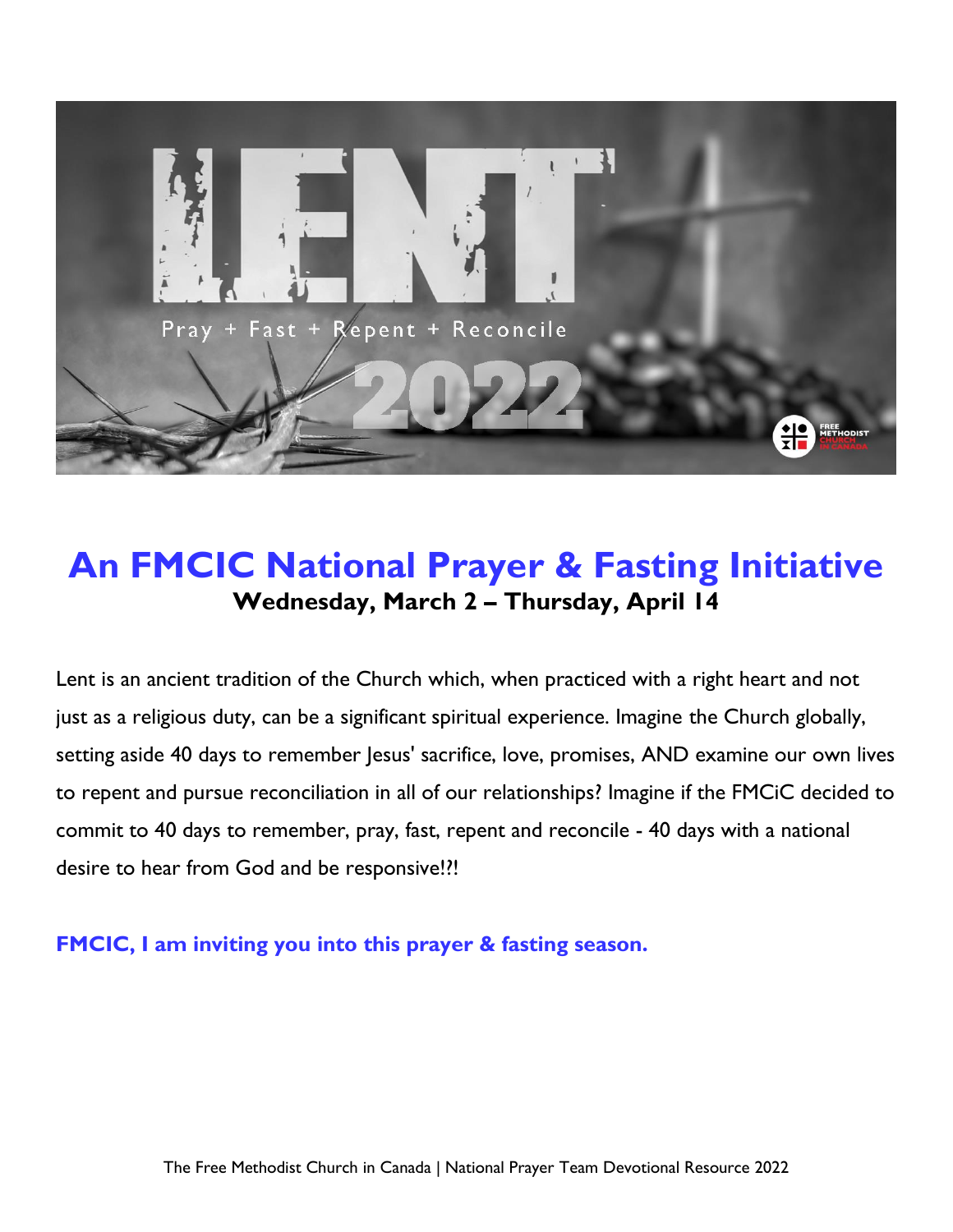

### **WEEK ONE – REPENTANCE: March 2-8**

Lent begins with Ash Wednesday. Traditionally, this is a day to remember our own mortality and our need for repentance and reconciliation with our Father. Often, the words that are used as the minister puts ashes on your forehead (gently and often as a little cross), are, "Repent and believe in the Gospel." The ashes used are generally from the burned palm branches used on Palm Sunday.

#### **Please join us on March 2 Ash Wednesday for a national event** (*<https://vimeo.com/678812952>*)

The focus of Week 1 is "repentance". Please take time to answer the following (perhaps one or two questions a day for the week). These questions are meant to be a prayer exercise, which means you should pray as you answer the following questions:

- Write out a Biblical definition of "repentance":
- What's the difference between "repentance" and "reconciliation"? \_\_\_\_\_\_\_\_\_\_\_\_\_
- How does God respond to genuine repentance?
- What Psalms or other Scriptures are related to repentance:
- What are themes or issues that come to mind as you think about the need for repentance in your own life?
- If you are leader, what issues or themes come to mind as you pray about repentance and your church life? \_\_\_\_\_\_\_\_\_\_\_\_\_\_\_\_\_\_\_\_\_\_\_\_\_\_\_\_\_\_\_\_\_\_\_\_\_\_\_\_\_\_\_\_\_\_\_\_\_
- In the Bible we are told of different responses that repentant-forgiven people have. For instance, the whole city of Nineveh was penitent, David repented, Zacchaeus, Mary… Consider their responses.

We invite you into a week of repentance. Invite God to examine your life, and speak to you about what you need to turn from and what you need to turn to.

**WEEK ONE FAST: please pick a day / meal(s) weekly to fast and pray for God's outpouring, stirring, breathing, healing, convicting, power INTO AND THROUGH you, your local Church, and the FMCiC.**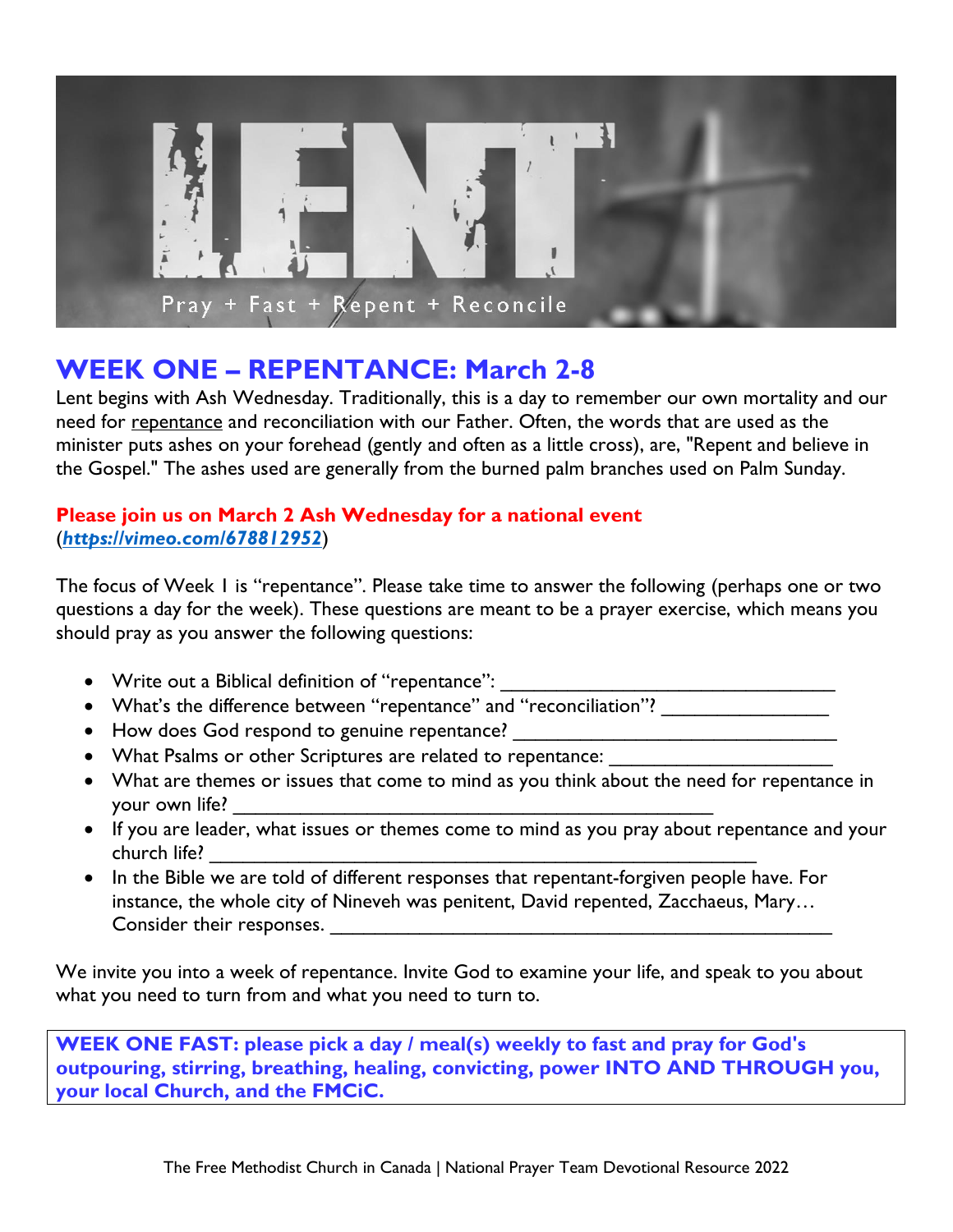

#### **WEEK TWO – GOD: March 9-15**

We started with repentance because traditionally the Church has begun the Lenten season with Ash Wednesday. In some respects, however, it would have been better to start with GOD – Who He is, and what He means to us. Let's spend the second week of Lent remembering our Father, Son and Holy Spirit.

When Moses asked God to identify Himself, God's powerful response was (and is) "I AM" (Exodus 3:14). Why? What does this response tell us about God? Stop and pray to "I AM" – use the name which God gave Moses to call Him. Instead of "Dear God", start your prayer with "Dear I AM".

This week use the "I AM" statements which Jesus very intentionally uses for Himself, in order to remember who Jesus is. Note that there are 7 "I AM" statements in John. Do you know why the writer John notes 7 of these? What is significant about the number 7? As you pray to Him using another new name that He has given to us to know Him by, consider the meaning and richness of that new name.

For each of the following write the "I AM" statement, and address God in prayer using each "I AM" name (perhaps use one name daily all week long):

| John 6:35      |  |
|----------------|--|
| John 8:12      |  |
| John 10:7      |  |
| John 10:11     |  |
| $John$ $11:25$ |  |
| John 14:6      |  |
| $John$ $15:1$  |  |

Note John 18:4-6, when Jesus said "I AM" what happened to the arresting officers?

**WEEK TWO FAST: please pick a day / meal(s) weekly to fast and pray for God's outpouring, stirring, breathing, healing, convicting, power INTO AND THROUGH you, your local Church, and the FMCiC.**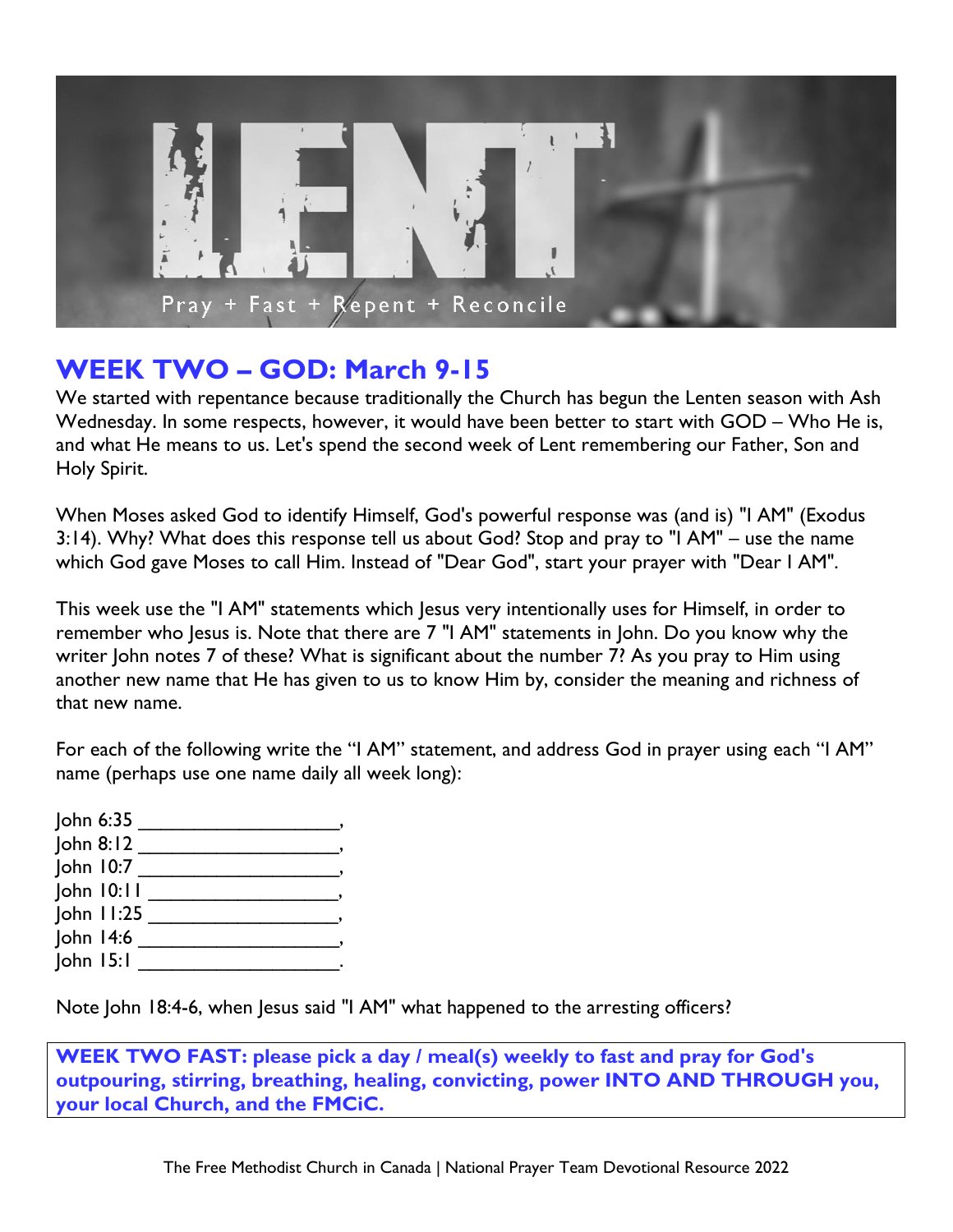

### **WEEK THREE – IDENTITY: March 16-22**

Repentance leads to reconciliation (a fresh start) with self, others and GOD. This week take time to remember your true, reconciled self. Remember who you are in Christ! Consider the following C.S. Lewis quote,

*Imagine yourself as a living house. God comes in to rebuild that house. At first perhaps, you can understand what He is doing. He is getting the drains right and stopping the leaks in the roof and so on: you knew those jobs needed doing and so you are not surprised.*

*But presently He starts knocking the house about in a way that hurts abominably and does not seem to make sense. What on earth is He up to? The explanation is that He is building quite a different house from the one you thought of – throwing out a new wing here, putting on an extra floor there, running up towers, making court yards.*

*You thought you were going to be made into a decent little cottage: but He is building a palace. A palace that He intends to come and live in Himself!* 

Read the following verses and write what the verse says about your identity (do two or three daily, as prayer):

- Psalm 139:13-14
- Ephesians 2:10 \_\_\_\_\_\_\_\_\_\_\_\_\_\_\_\_\_\_
- John 3:16  $\overline{\qquad}$
- $\bullet$  Colossians 3:12
- I Corinthians 6:19-20 \_\_\_\_\_\_\_\_\_\_\_\_\_\_\_
- John 1:12 \_\_\_\_\_\_\_\_\_\_\_\_\_\_\_\_\_\_\_\_\_\_
- Colossians 1:14 \_\_\_\_\_\_\_\_\_\_\_\_\_\_\_\_\_\_
- 2Corinthians  $5:17$  \_\_\_\_\_\_\_\_\_\_\_\_\_\_\_\_
- Romans 8:1 \_\_\_\_\_\_\_\_\_\_\_\_\_\_\_\_\_\_\_\_\_
- Ephesians 1:1 \_\_\_\_\_\_\_\_\_\_\_\_\_\_\_\_\_\_\_\_
- Ephesians 4:24 \_\_\_\_\_\_\_\_\_\_\_\_\_\_\_\_\_\_\_
- Ephesians 3:12 \_\_\_\_\_\_\_\_\_\_\_\_\_\_\_\_\_\_\_
- Colossians 2:10

The Free Methodist Church in Canada | National Prayer Team Devotional Resource 2022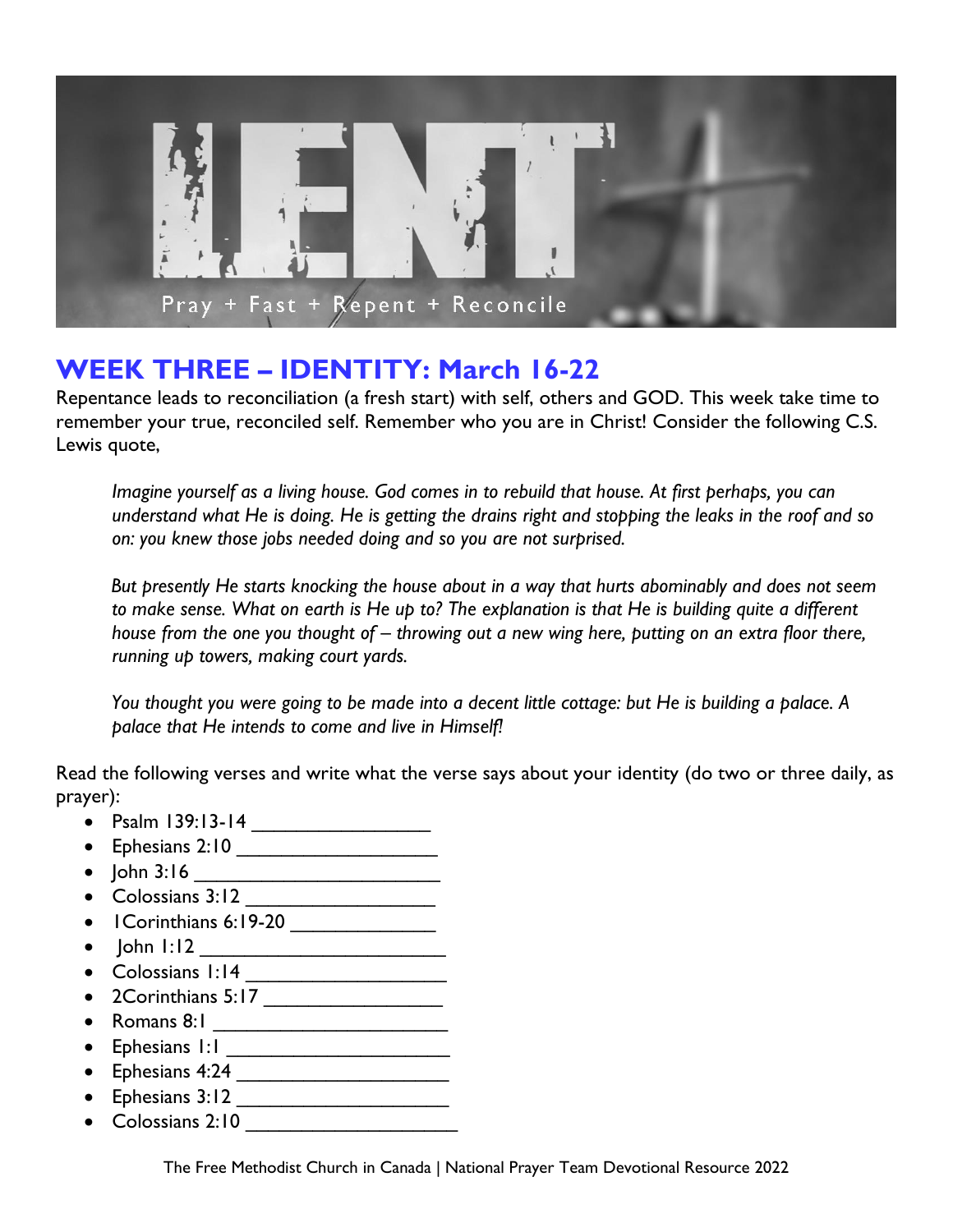- I Corinthians 3:16, 6:19
- 1Corinthians 12:27\_\_\_\_\_\_\_\_\_\_\_\_\_\_\_\_\_
- Romans 8:17
- Philippians 3:20 \_\_\_\_\_\_\_\_\_\_\_\_\_\_\_\_\_\_\_
- 1Peter 2:11 \_\_\_\_\_\_\_\_\_\_\_\_\_\_\_\_\_\_\_\_\_\_
- 2Corinthians 5:18
- 2Corinthians 5:20 \_\_\_\_\_\_\_\_\_\_\_\_\_\_\_\_\_
- Matthew 5:13-14  $\overline{\qquad \qquad }$
- Matthew 28:18-20 \_\_\_\_\_\_\_\_\_\_\_\_\_\_\_\_
- Acts 1:8 \_\_\_\_\_\_\_\_\_\_\_\_\_\_\_\_\_\_\_\_\_\_\_\_\_
- 1Corinthians 12 \_\_\_\_\_\_\_\_\_\_\_\_\_\_\_\_\_\_\_
- John 15:14-15 \_\_\_\_\_\_\_\_\_\_\_\_\_\_\_\_\_\_\_\_
- Deuteronomy 33:12 \_\_\_\_\_\_\_\_\_\_\_\_\_\_\_

And be thankful…

**WEEK THREE FAST: please pick a day / meal(s) weekly to fast and pray for God's outpouring, stirring, breathing, healing, convicting, power INTO AND THROUGH you, your local Church, and the FMCiC.**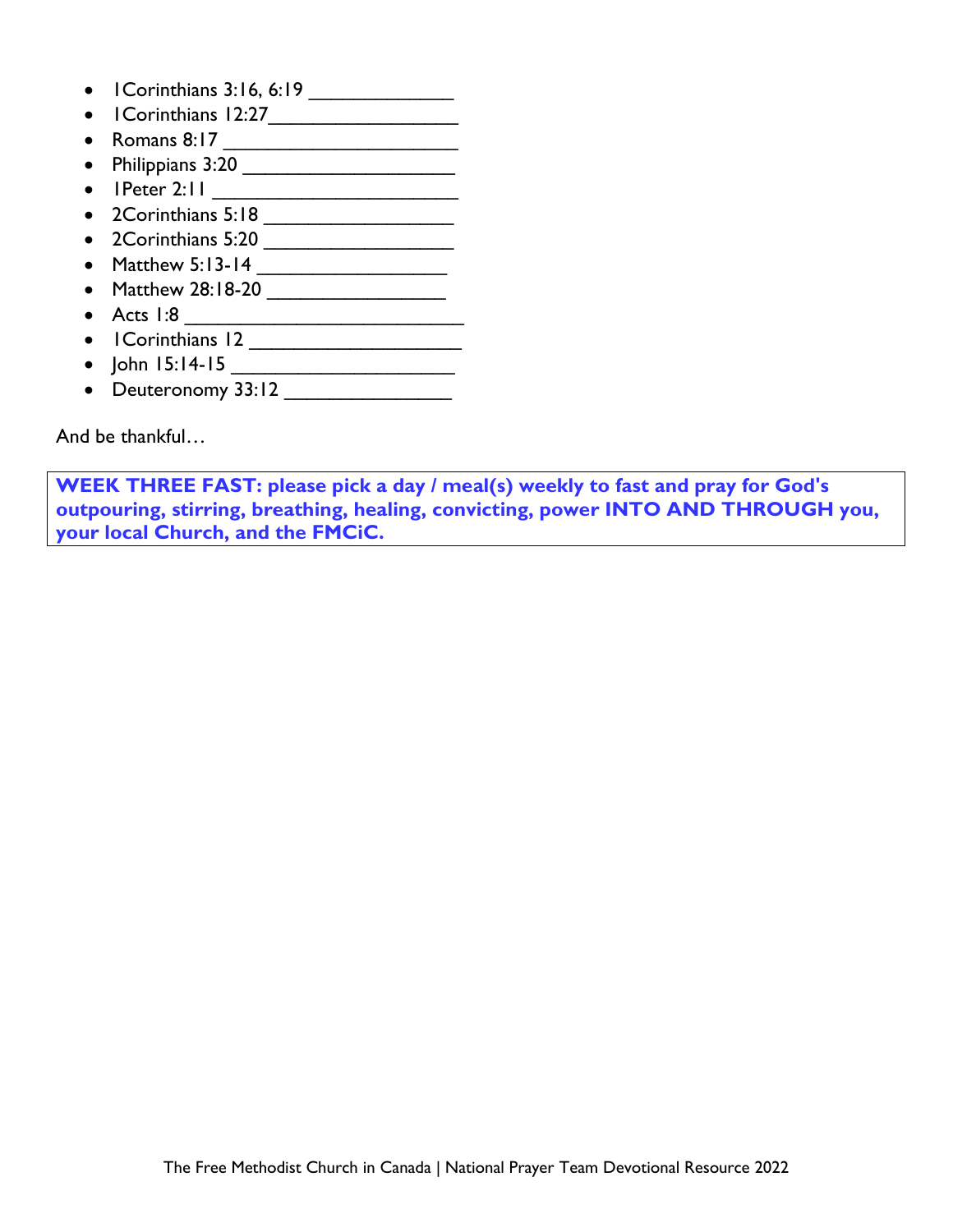

# **WEEK FOUR – YOUR STORY: March 23-29**

Did you know that the word "lent" comes from a word for "spring"? Lent is meant to be a "spring" season in your spiritual journey. It is meant to be a fresh start, and an opportunity to anticipate what God has in store for you and us this next year. Heaven knows that we need "fresh" and "new" considering the Pandemic season that we have been moving through.

In this week 4 of our national Lent initiative, spend your time thinking about your story with God. In fact by the end of the week, our hope is that you will have prepared a one page summary of your story (testimony) and that you find someone to share it with (anyone at all – blame it on us: "The denomination that I am a part of has issued a challenge this week, to sum up my story in one page. Can I read it to you?")

The following may be a helpful guide as you develop your one-page summary (testimony or story):

#### **Preparing your story…**

**STEP ONE** is to consider where you were spiritually prior to coming into faith. Some of you were raised in a Christian home, so the question might be, "when did your relationship with Jesus become real for you?"

Some questions to think about: What did you understand about faith? Did you consider yourself a "Christian"? What would others have thought about you spiritually? Would you have considered yourself as being on a 'search' for truth? Where had your spiritual journey gone, and was it satisfying? What did you think about church? What did you think church life would be like?

**STEP TWO** is to remember where you were emotionally and physically in your life. Some questions to think about: How would people describe you (i.e. happy, sad, quiet)? Were you satisfied with where life was for you and your family? What were your priorities? What preoccupied your thinking and your time? Were you content? Sin, shame, guilt that weighed heavy in your life? What was the meaning of life? What was your life philosophy (i.e. "to each his own", "the one with the most toys at the end wins!")?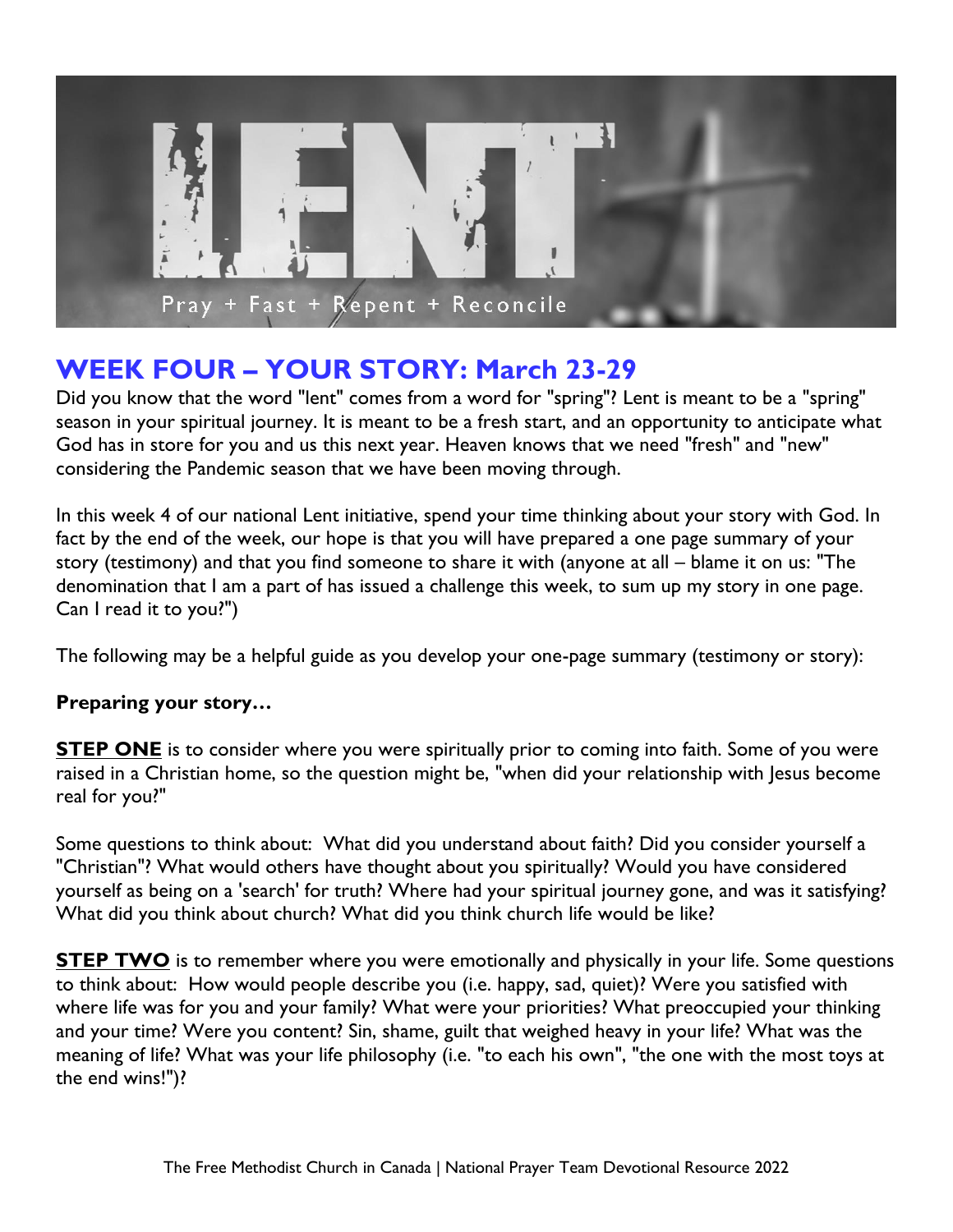**STEP THREE** is to recount how you turned the corner – the actual events or season. What or how did you come to faith? Where were you? Who was involved? What were the feelings around that time or season? How was God showing Himself to you? What was said to you about salvation that made you want to cross that line into relationship with Christ? Was it hard? Were there doubts? Did you second-guess the whole thing the next morning? When did it all feel real? Did you tell anyone?

**STEP FOUR** is to consider what has happened since 'conversion'. Have things changed – what? Are you thinking differently about things – like what? Are there any feelings that have come along with Christianity? Are you doing things that you weren't prior to faith? What are the things you are looking forward to now?

**STEP FIVE** is to compile steps one to four into a couple of pages so as to be able to offer this in a five-minute presentation. Be very aware that you cannot sum up your whole life to date in five minutes! Your story, your witness, will constantly be changing and will best fit each new situation you are in. So, this is a start  $-$  a witness to your church family!

**WEEK FOUR FAST: please pick a day / meal(s) weekly to fast and pray for God's outpouring, stirring, breathing, healing, convicting, power INTO AND THROUGH you, your local Church, and the FMCiC.**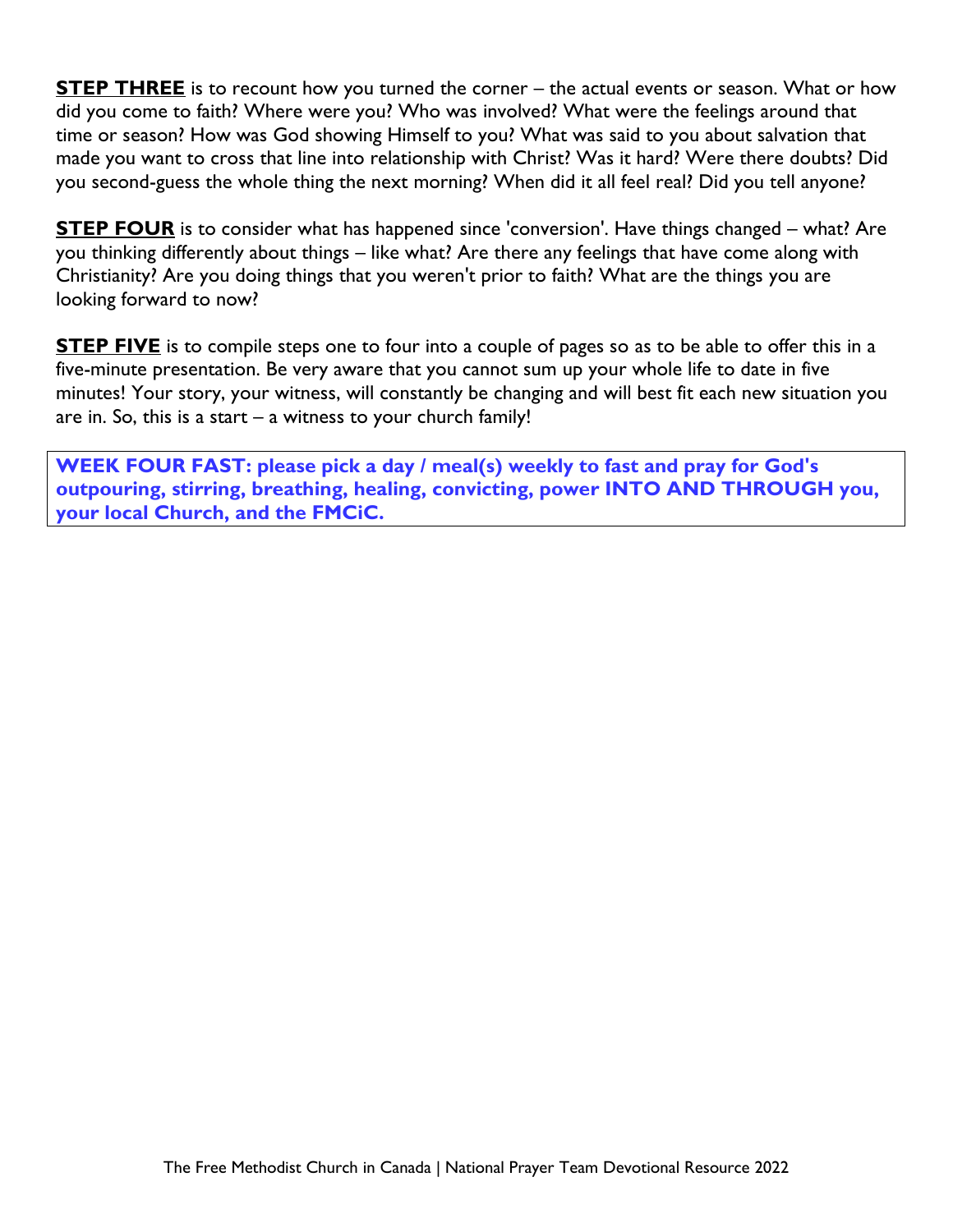

# **WEEK FIVE – OUR CHURCH: March 30-April 5**

Let's do the work of intercession this week. It is the desire of the National Prayer Team that we would become, as a movement, a "HOUSE OF PRAYER." The National Prayer Team explains that a "church becomes a 'house of prayer' when a significant number of God's people pray privately and corporately seeking the kingdom of God in such an intimate way that the Lord's Presence, supernatural power and gifts operate effectively, leading to manifestations of divine healing, deliverance, wisdom, guidance, provision, and ultimately spiritual growth through conversion and ongoing sanctification."

Please pray alone and find others to pray with (join us for our national prayer time Wednesday, March 30 @ 8:00 PM EST, 7:00 PM CST, 6:00 PM MST, and 5:00 PM PST (PQ prayer – 7:00 PM EST)

English Zoom Link: (*<https://us02web.zoom.us/j/81605123945?pwd=UUxBNm5FdEdNS3lPamowakdjNE5rdz09>*)

PQ Zoom Link: (**<https://us02web.zoom.us/j/859874336?pwd=SHAzL1kwTmcyYm1PdkdzNVNLNUZ6dz09>**)

This week, perhaps at the dinner table, pray for each of these categories of ministries in our movement and if you miss one or two just move on to the next day.

- **Wednesday – Leadership Development:** Healthy churches need healthy and effective pastors. The Leadership Department exists to help facilitate this. From the moment a leader is identified in the local church and "tapped on the shoulder," all the way through the credentialing process (to either Commissioned or Ordained ministry) and beyond, as pastors live out God's call on their lives, we want to provide resources and structures that help leaders be both healthy (in every sense of that word) and effective (as they continue to grow and learn).
- **Thursday – Reconciliation & Hope**: reconciliation with indigenous peoples, French/English, regional, family and neighbourhood relationships, racial equality and unity. We are called to be "ministers of reconciliation". Canada is also challenged by an opioid crisis, significant suicide and pornography rates, human trafficking, and of course the ongoing pandemic. Pray for God's mercy and that the Church would shine!
- **Friday – Intercultural Engagement**: The Intercultural Engagement Team (IET) continues to provide support, resources and consultation for missional efforts by the local church. We are here

The Free Methodist Church in Canada | National Prayer Team Devotional Resource 2022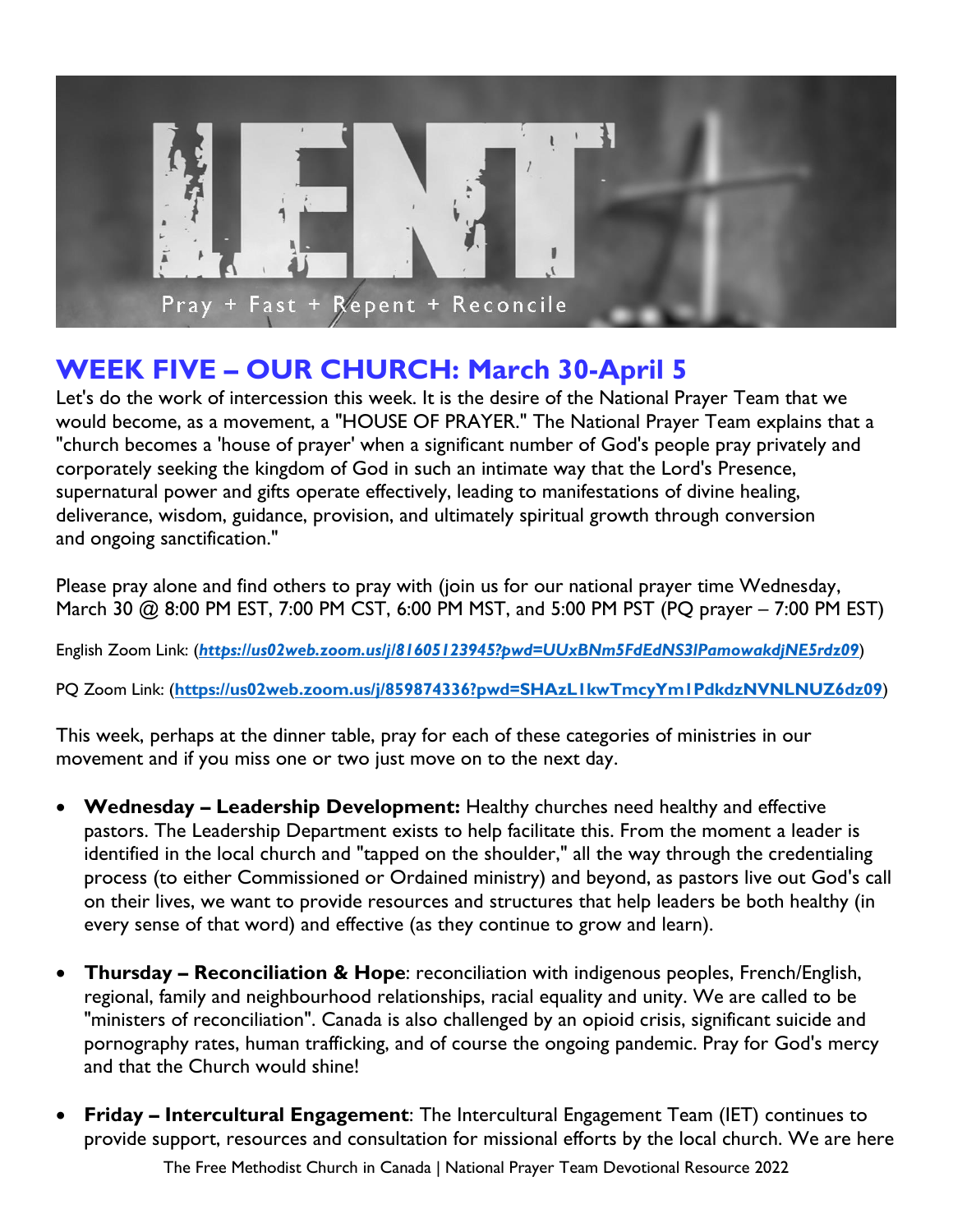to help congregations embrace intercultural empathy and education, and to be equipped to meet the needs of one another, both here at home and around the world.

Some of these missional efforts currently include: outreach to our neighbours who are New to Canada (including "invite a student to dinner"), growing in relationship with our indigenous brothers and sisters and taking responsibility for reconciliation, and expanding our global partnerships in India, Ghana, Sri Lanka, and elsewhere, through the work of International Child Care Ministries and Tearfund.

- **Saturday – Church Planting:** The Church Planting team exists to oversee our church planting system. Our team has the privilege of working with new and emerging leaders and communities of faith as they follow Jesus into their neighbourhoods. The strength of our church planting process and our involvement in the New Leaf Network is producing fruit. Our work focuses on four areas of the church planting process: 1) Recruitment (currently there are 18 new ideas and leaders whom we are speaking with); 2) Discernment (currently there are five planters discerning God's leading); 3) Launching (currently there are five new launches); 4) Stabilizing (currently there are ten plants which are "stabilizing").
- **Sunday – Church Health**: Jesus gave His church the mandate to be a community of Disciple Makers. The FMCIC has asked its churches to accept responsibility for their communities as part of this mandate. The Church Health department is here to come alongside churches and leaders to equip, encourage and resource churches as they step fully into what God is asking them to do. This includes helping to strengthen church structure, aiding in the development of ministry plans, consulting with churches as they engage with health tools and resourcing congregations wishing to work through change in order to revitalize their ministries or as they continue to pursue robust health.
- **Monday – FMCIC National Leadership**: This includes the Bishop, Directors of Church Health & Leadership Development, Church Planting, and Administrative Services. Please also pray for your Board of Administration, MEGAP, and Study Commission on Doctrine. Pray for unity, vision, empowerment, wisdom, holiness, administrative excellence, financial provision and generosity. We also have other TEAMS (which are ongoing national bodies): "Legacy Team" which is in place to support and mobilize our retired leaders, and "Generosity & Stewardship". Finally, we have three TASK FORCES: LGBTQ2S+, Racial Justice & Ethnic Equity, and Intergenerational Ministry (exploring how to help our churches minister to children, youth, and young adults.)
- **Tuesday – Prayer**: "To join with Jesus in calling the FMCIC churches to become houses of prayer that are asking the Lord of the harvest to grant us a fresh infusion of the power of the Holy Spirit to be one with Him in relationship and mission in making saved and sanctified disciples of all nations." (National Prayer Team vision statement).

**WEEK FIVE FAST: please pick a day / meal(s) weekly to fast and pray for God's outpouring, stirring, breathing, healing, convicting, power INTO AND THROUGH you, your local Church, and the FMCiC.**